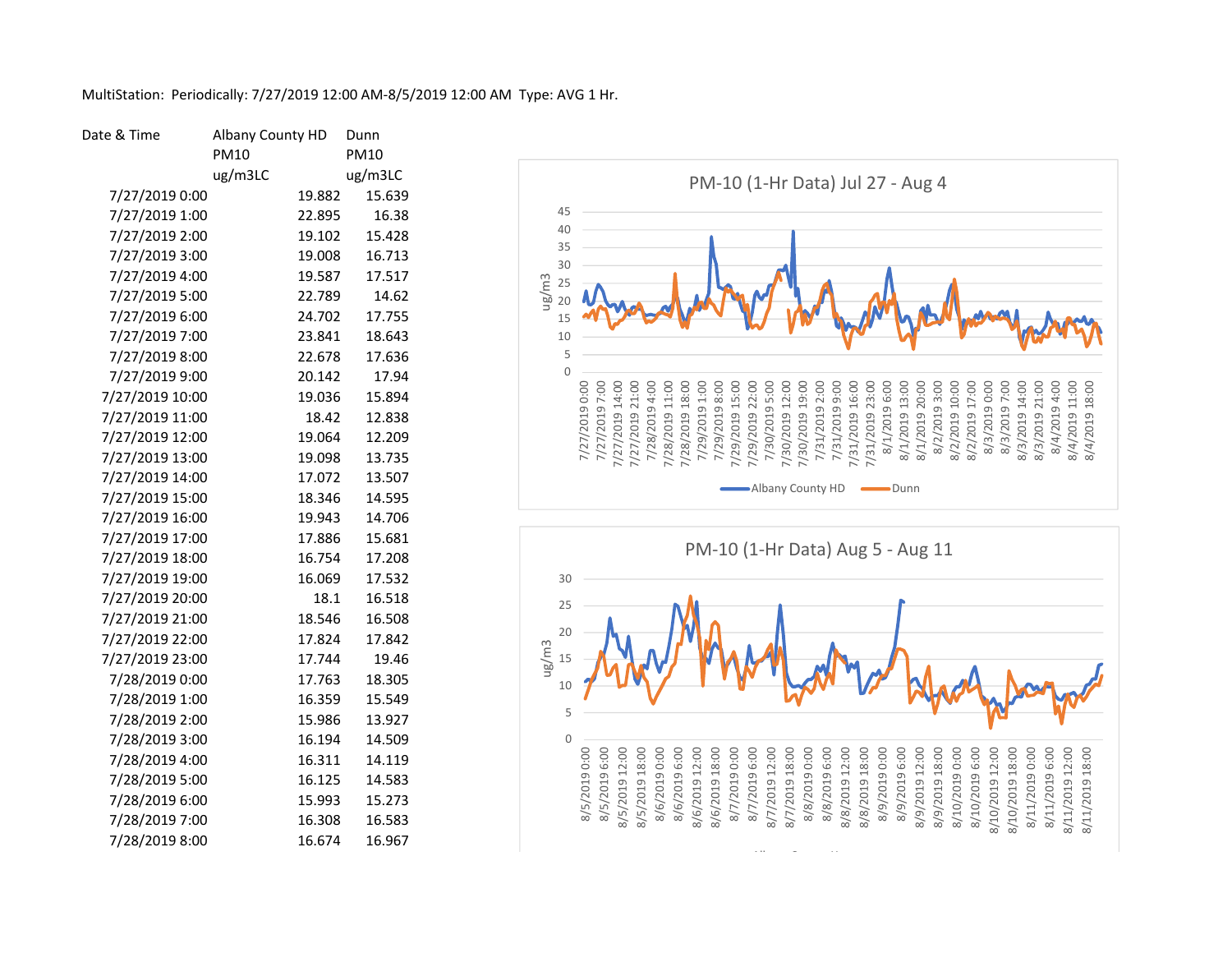| 7/28/2019 9:00  | 18.207 | 16.632 |  |
|-----------------|--------|--------|--|
| 7/28/2019 10:00 | 18.576 | 16.35  |  |
| 7/28/2019 11:00 | 17.204 | 16.188 |  |
| 7/28/2019 12:00 | 18.479 | 15.612 |  |
| 7/28/2019 13:00 | 19.21  | 17.928 |  |
| 7/28/2019 14:00 | 20.915 | 27.773 |  |
| 7/28/2019 15:00 | 21.013 | 19.769 |  |
| 7/28/2019 16:00 | 17.637 | 14.749 |  |
| 7/28/2019 17:00 | 16.087 | 12.66  |  |
| 7/28/2019 18:00 | 13.964 | 14.244 |  |
| 7/28/2019 19:00 | 15.166 | 12.413 |  |
| 7/28/2019 20:00 | 17.996 | 16.059 |  |
| 7/28/2019 21:00 | 16.584 | 16.33  |  |
| 7/28/2019 22:00 | 18.205 | 18.316 |  |
| 7/28/2019 23:00 | 21.671 | 17.563 |  |
| 7/29/2019 0:00  | 17.436 | 19.552 |  |
| 7/29/2019 1:00  | 18.877 | 19.754 |  |
| 7/29/2019 2:00  | 18.451 | 17.938 |  |
| 7/29/2019 3:00  | 20.547 | 17.992 |  |
| 7/29/2019 4:00  | 22.386 | 20.698 |  |
| 7/29/2019 5:00  | 38.166 | 19.411 |  |
| 7/29/2019 6:00  | 32.767 | 18.979 |  |
| 7/29/2019 7:00  | 30.506 | 17.545 |  |
| 7/29/2019 8:00  | 23.9   | 16.581 |  |
| 7/29/2019 9:00  | 23.734 | 15.916 |  |
| 7/29/2019 10:00 | 23.311 | 20.155 |  |
| 7/29/2019 11:00 | 23.922 | 23.778 |  |
| 7/29/2019 12:00 | 24.6   | 22.539 |  |
| 7/29/2019 13:00 | 24.009 | 23.187 |  |
| 7/29/2019 14:00 | 20.711 | 22.237 |  |
| 7/29/2019 15:00 | 20.632 | 21.553 |  |
| 7/29/2019 16:00 | 22.183 | 20.429 |  |
| 7/29/2019 17:00 | 19.418 | 21.227 |  |
| 7/29/2019 18:00 | 17.278 | 21.663 |  |
| 7/29/2019 19:00 | 16.897 | 17.446 |  |
| 7/29/2019 20:00 | 12.182 | 19.074 |  |
| 7/29/2019 21:00 | 13.897 | 14.003 |  |
| 7/29/2019 22:00 | 16.834 | 12.507 |  |

Albany County HD Dunn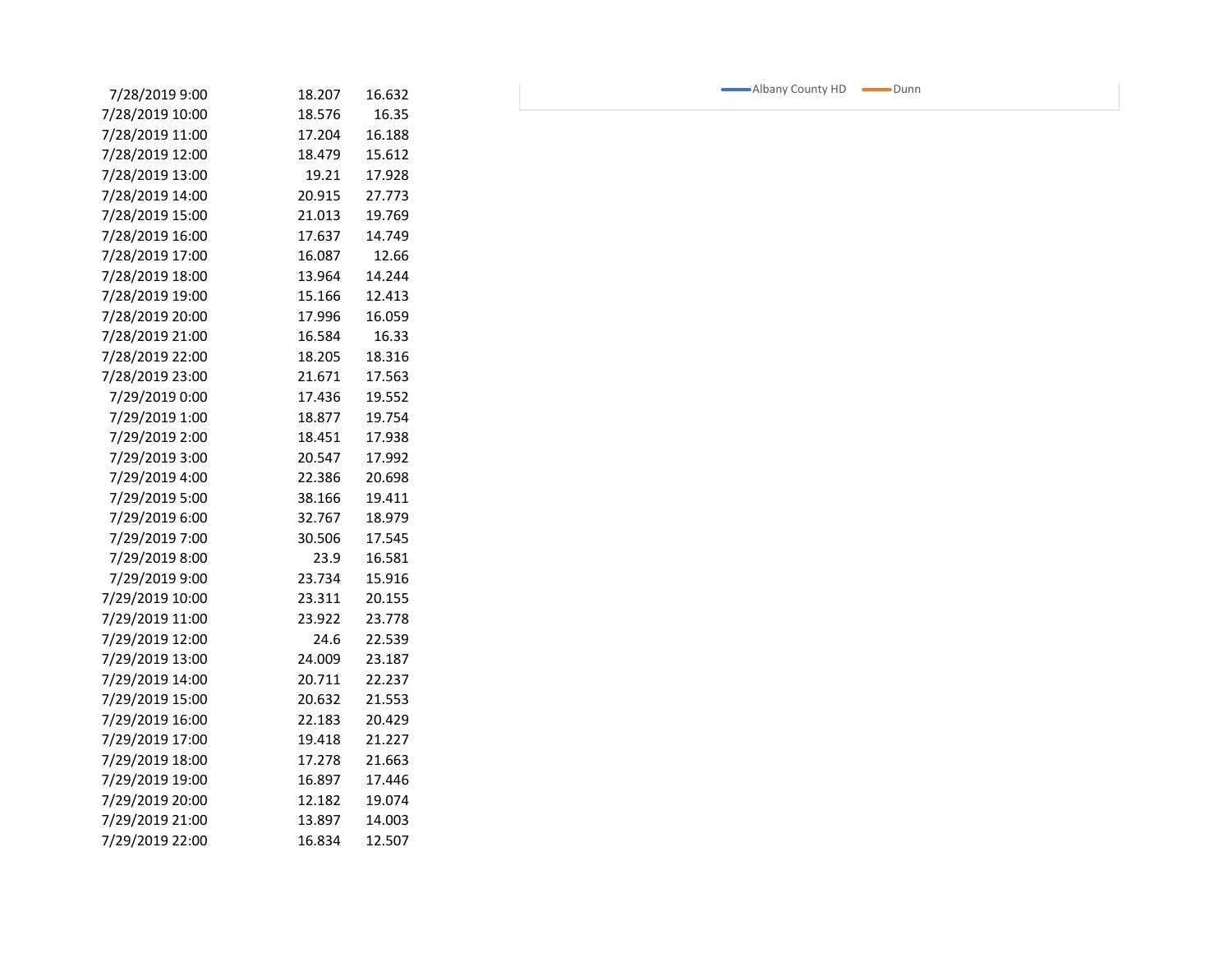| 7/29/2019 23:00 | 21.543 | 13.179 |
|-----------------|--------|--------|
| 7/30/2019 0:00  | 22.84  | 13.374 |
| 7/30/2019 1:00  | 21.094 | 12.237 |
| 7/30/2019 2:00  | 20.481 | 12.669 |
| 7/30/2019 3:00  | 21.896 | 14.234 |
| 7/30/2019 4:00  | 21.653 | 16.604 |
| 7/30/2019 5:00  | 24.403 | 18.028 |
| 7/30/2019 6:00  | 24.548 | 22.401 |
| 7/30/2019 7:00  | 24.365 | 24.507 |
| 7/30/2019 8:00  | 26.752 | 26.093 |
| 7/30/2019 9:00  | 28.744 | 28.145 |
| 7/30/2019 10:00 | 28.791 | 25.868 |
| 7/30/2019 11:00 | 28.515 |        |
| 7/30/2019 12:00 | 30.105 |        |
| 7/30/2019 13:00 | 26.702 | 17.596 |
| 7/30/2019 14:00 | 23.894 | 11.113 |
| 7/30/2019 15:00 | 39.596 | 13.469 |
| 7/30/2019 16:00 | 21.403 | 16.828 |
| 7/30/2019 17:00 | 23.587 | 17.194 |
| 7/30/2019 18:00 | 17.879 | 18.829 |
| 7/30/2019 19:00 | 16.342 | 13.292 |
| 7/30/2019 20:00 | 17.381 | 16.37  |
| 7/30/2019 21:00 | 16.629 | 13.491 |
| 7/30/2019 22:00 | 15.49  | 14.088 |
| 7/30/2019 23:00 | 16.306 | 16.331 |
| 7/31/2019 0:00  | 18.657 | 18.147 |
| 7/31/2019 1:00  | 16.349 | 18.26  |
| 7/31/2019 2:00  | 19.968 | 19.802 |
| 7/31/2019 3:00  | 19.576 | 22.807 |
| 7/31/2019 4:00  | 23.152 | 24.445 |
| 7/31/2019 5:00  | 22.484 | 25.005 |
| 7/31/2019 6:00  | 25.783 | 22.563 |
| 7/31/2019 7:00  | 22.818 | 21.707 |
| 7/31/2019 8:00  | 17.865 | 15.483 |
| 7/31/2019 9:00  | 13.084 | 16.578 |
| 7/31/2019 10:00 | 12.509 | 14.873 |
| 7/31/2019 11:00 | 15.312 | 14.394 |
| 7/31/2019 12:00 | 13.812 | 10.623 |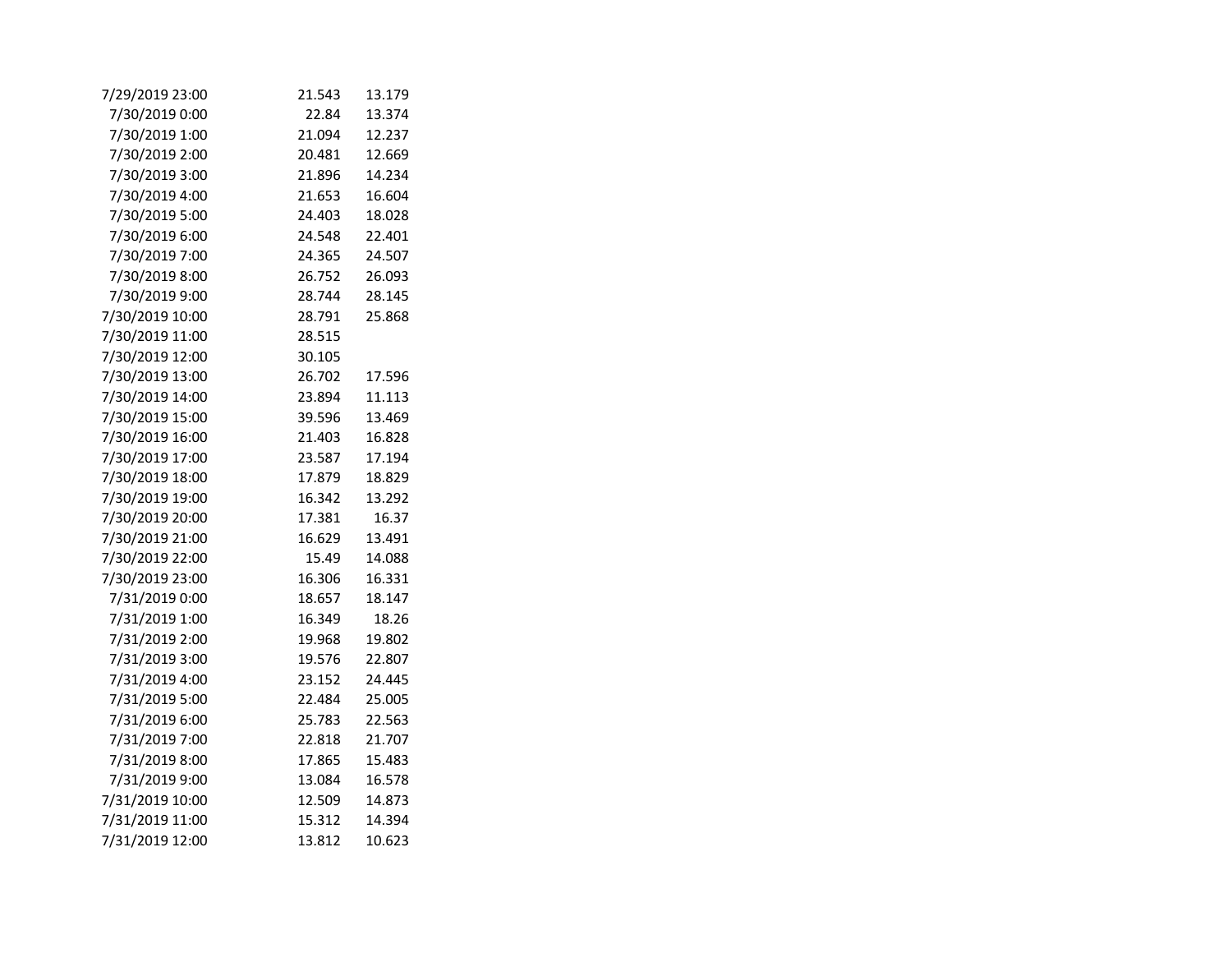| 7/31/2019 13:00 | 11.822 | 8.614  |
|-----------------|--------|--------|
| 7/31/2019 14:00 | 13.8   | 6.628  |
| 7/31/2019 15:00 | 12.722 | 10.367 |
| 7/31/2019 16:00 | 12.927 | 12.29  |
| 7/31/2019 17:00 | 12.686 | 12.581 |
| 7/31/2019 18:00 | 11.404 | 11.885 |
| 7/31/2019 19:00 | 12.993 | 10.708 |
| 7/31/2019 20:00 | 14.861 | 10.831 |
| 7/31/2019 21:00 | 17.024 | 13.192 |
| 7/31/2019 22:00 | 15.953 | 13.437 |
| 7/31/2019 23:00 | 12.77  | 19.692 |
| 8/1/2019 0:00   | 14.831 | 20.483 |
| 8/1/2019 1:00   | 18.469 | 21.696 |
| 8/1/2019 2:00   | 16.547 | 22.191 |
| 8/1/2019 3:00   | 15.165 | 17.937 |
| 8/1/2019 4:00   | 17.799 | 19.71  |
| 8/1/2019 5:00   | 20.338 | 19.775 |
| 8/1/2019 6:00   | 26.215 | 16.737 |
| 8/1/2019 7:00   | 29.376 | 20.172 |
| 8/1/2019 8:00   | 24.535 | 19.055 |
| 8/1/2019 9:00   | 20.376 | 22.217 |
| 8/1/2019 10:00  | 19.445 | 15.155 |
| 8/1/2019 11:00  | 16.702 | 11.632 |
| 8/1/2019 12:00  | 14.172 | 9.009  |
| 8/1/2019 13:00  | 14.343 | 9.064  |
| 8/1/2019 14:00  | 15.842 | 10.071 |
| 8/1/2019 15:00  | 15.668 | 10.834 |
| 8/1/2019 16:00  | 13.691 | 9.942  |
| 8/1/2019 17:00  | 10.246 | 6.496  |
| 8/1/2019 18:00  | 12.444 | 11.984 |
| 8/1/2019 19:00  | 11.948 | 12.539 |
| 8/1/2019 20:00  | 17.312 | 16.779 |
| 8/1/2019 21:00  | 18.18  | 15.51  |
| 8/1/2019 22:00  | 13.785 | 13.284 |
| 8/1/2019 23:00  | 18.897 | 13.226 |
| 8/2/2019 0:00   | 16.115 | 13.484 |
| 8/2/2019 1:00   | 16.157 | 13.912 |
| 8/2/2019 2:00   | 16.193 | 14.01  |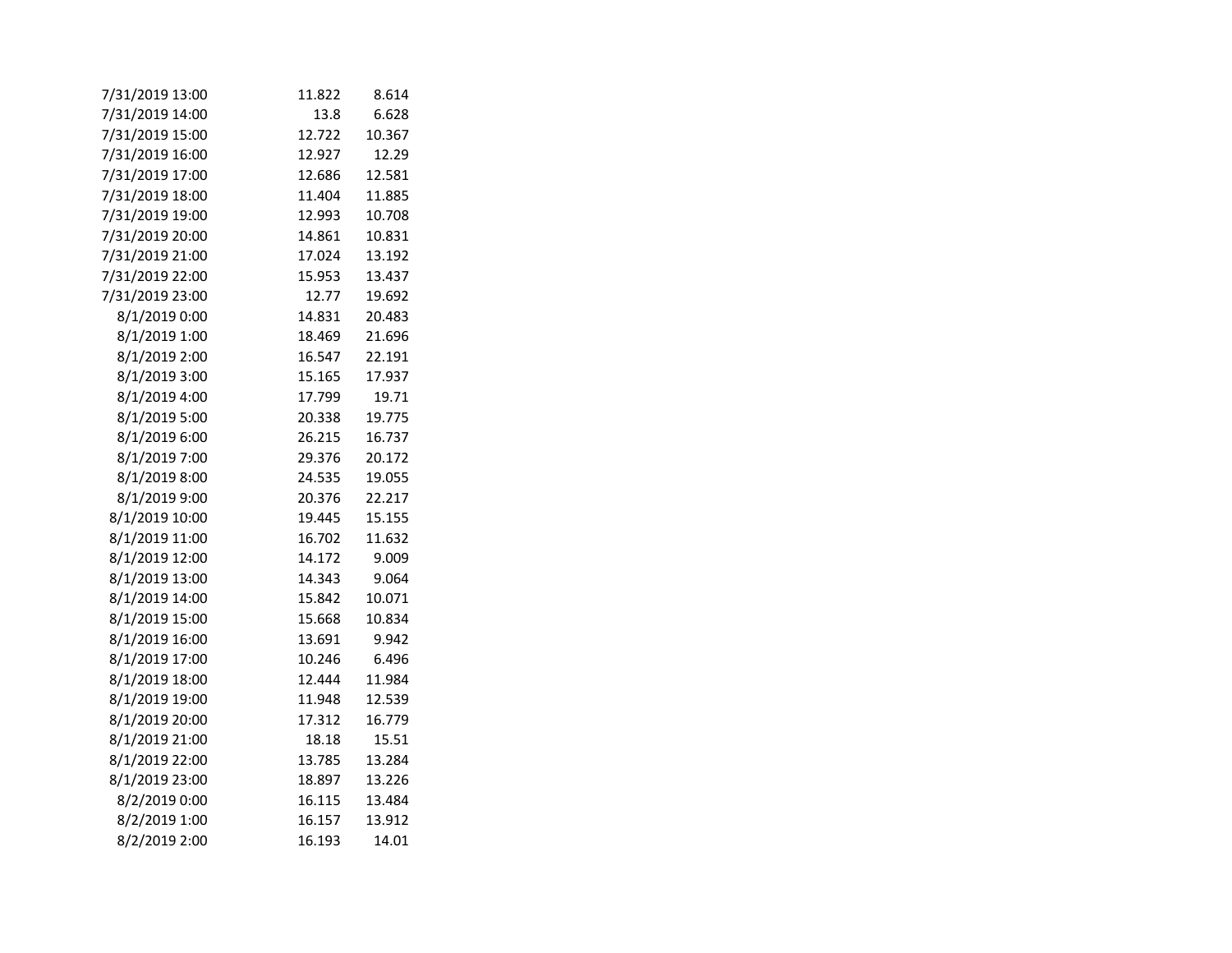| 8/2/2019 3:00  | 14.56  | 14.211 |  |
|----------------|--------|--------|--|
| 8/2/2019 4:00  | 13.486 | 14.059 |  |
| 8/2/2019 5:00  | 15.596 | 14.135 |  |
| 8/2/2019 6:00  | 17.225 | 19.579 |  |
| 8/2/2019 7:00  | 19.552 | 15.569 |  |
| 8/2/2019 8:00  | 22.968 | 14.825 |  |
| 8/2/2019 9:00  | 24.675 | 20.045 |  |
| 8/2/2019 10:00 | 22.7   | 26.231 |  |
| 8/2/2019 11:00 | 17.727 | 22.573 |  |
| 8/2/2019 12:00 | 15.637 | 15.889 |  |
| 8/2/2019 13:00 | 12.014 | 9.753  |  |
| 8/2/2019 14:00 | 14.822 | 10.692 |  |
| 8/2/2019 15:00 | 13.452 | 13.76  |  |
| 8/2/2019 16:00 | 14.625 | 15.146 |  |
| 8/2/2019 17:00 | 14.66  | 12.979 |  |
| 8/2/2019 18:00 | 14.417 | 14.92  |  |
| 8/2/2019 19:00 | 16.195 | 13.059 |  |
| 8/2/2019 20:00 | 15.045 | 14.013 |  |
| 8/2/2019 21:00 | 17.166 | 13.83  |  |
| 8/2/2019 22:00 | 15.149 | 14.607 |  |
| 8/2/2019 23:00 | 15.79  | 15.679 |  |
| 8/3/2019 0:00  | 16.752 | 16.834 |  |
| 8/3/2019 1:00  | 15.042 | 16.273 |  |
| 8/3/2019 2:00  | 15.706 | 14.499 |  |
| 8/3/2019 3:00  | 15.257 | 15.785 |  |
| 8/3/2019 4:00  | 15.072 | 15.427 |  |
| 8/3/2019 5:00  | 16.715 | 14.844 |  |
| 8/3/2019 6:00  | 17.189 | 15.275 |  |
| 8/3/2019 7:00  | 15.957 | 15.159 |  |
| 8/3/2019 8:00  | 17.149 | 14.96  |  |
| 8/3/2019 9:00  | 14.127 | 13.942 |  |
| 8/3/2019 10:00 | 13.168 | 12.097 |  |
| 8/3/2019 11:00 | 12.786 | 12.661 |  |
| 8/3/2019 12:00 | 17.411 | 14.483 |  |
| 8/3/2019 13:00 | 10.042 | 11.278 |  |
| 8/3/2019 14:00 | 8.21   | 7.648  |  |
| 8/3/2019 15:00 | 11.648 | 6.432  |  |
| 8/3/2019 16:00 | 11.335 | 9.037  |  |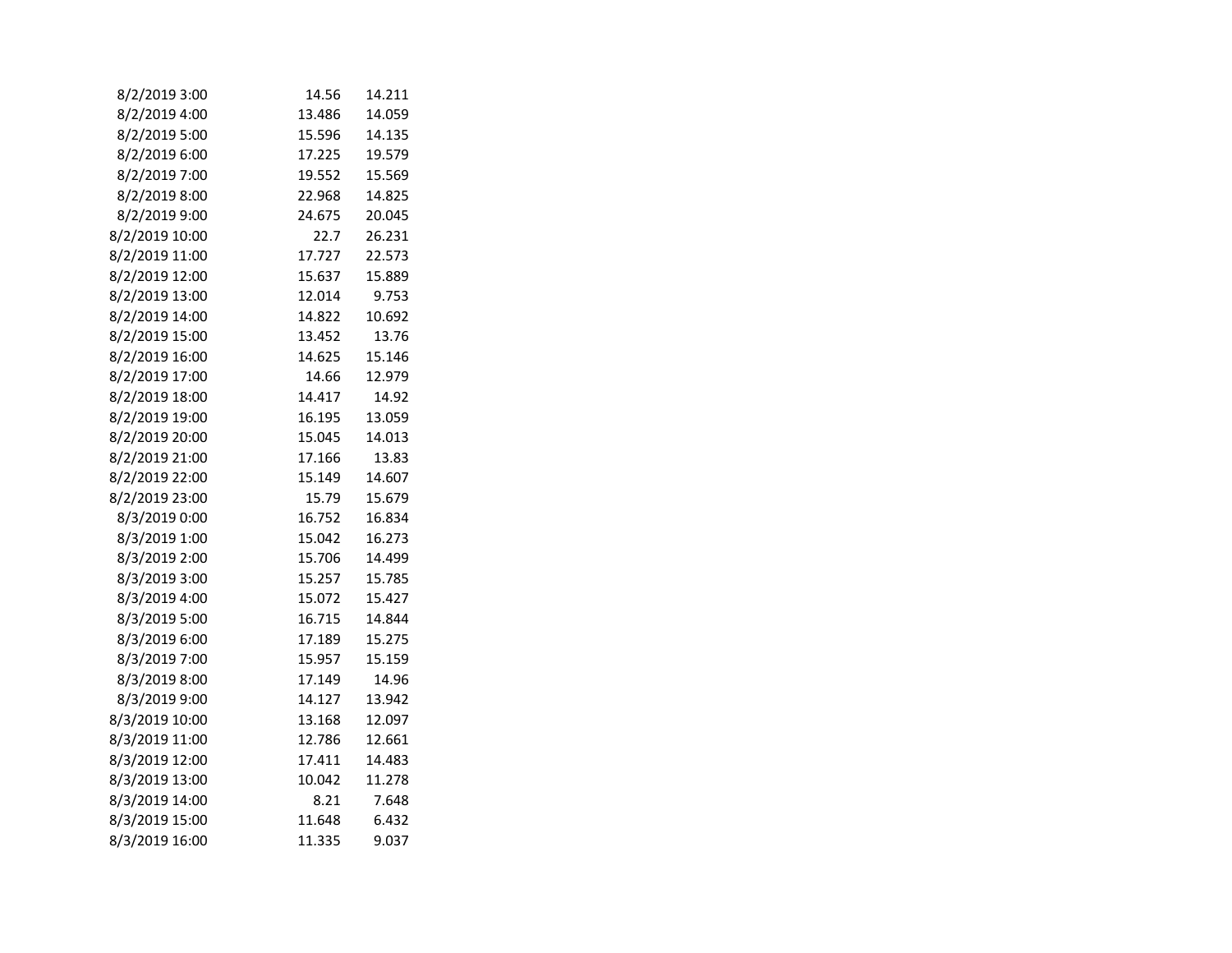| 8/3/2019 17:00 | 12.518 | 11.339 |
|----------------|--------|--------|
| 8/3/2019 18:00 | 12.782 | 12.53  |
| 8/3/2019 19:00 | 10.959 | 8.754  |
| 8/3/2019 20:00 | 11.85  | 8.477  |
| 8/3/2019 21:00 | 10.852 | 9.851  |
| 8/3/2019 22:00 | 11.162 | 8.461  |
| 8/3/2019 23:00 | 12.04  | 10.72  |
| 8/4/2019 0:00  | 13.128 | 10.043 |
| 8/4/2019 1:00  | 16.969 | 9.969  |
| 8/4/2019 2:00  | 14.968 | 12.492 |
| 8/4/2019 3:00  | 13.7   | 12.851 |
| 8/4/2019 4:00  | 13.411 | 14.373 |
| 8/4/2019 5:00  | 13.796 | 11.542 |
| 8/4/2019 6:00  | 10.771 | 11.661 |
| 8/4/2019 7:00  | 11.466 | 12.309 |
| 8/4/2019 8:00  | 14.116 | 9.782  |
| 8/4/2019 9:00  | 13.546 | 15.227 |
| 8/4/2019 10:00 | 14.47  | 15.379 |
| 8/4/2019 11:00 | 14.011 | 13.399 |
| 8/4/2019 12:00 | 14.228 | 13.561 |
| 8/4/2019 13:00 | 15.039 | 11.094 |
| 8/4/2019 14:00 | 14.401 | 11.568 |
| 8/4/2019 15:00 | 14.318 | 12.188 |
| 8/4/2019 16:00 | 15.697 | 10.39  |
| 8/4/2019 17:00 | 13.764 | 7.207  |
| 8/4/2019 18:00 | 13.514 | 8.339  |
| 8/4/2019 19:00 | 14.905 | 10.496 |
| 8/4/2019 20:00 | 13.688 | 13.634 |
| 8/4/2019 21:00 | 12.991 | 13.817 |
| 8/4/2019 22:00 | 12.677 | 10.592 |
| 8/4/2019 23:00 | 11.268 | 8.005  |
| 8/5/2019 0:00  | 10.775 | 7.613  |
| 8/5/2019 1:00  | 11.332 | 9.354  |
| 8/5/2019 2:00  | 10.796 | 11.145 |
| 8/5/2019 3:00  | 11.386 | 12.261 |
| 8/5/2019 4:00  | 14.286 | 13.315 |
| 8/5/2019 5:00  | 15.439 | 16.51  |
| 8/5/2019 6:00  | 15.952 | 15.52  |
|                |        |        |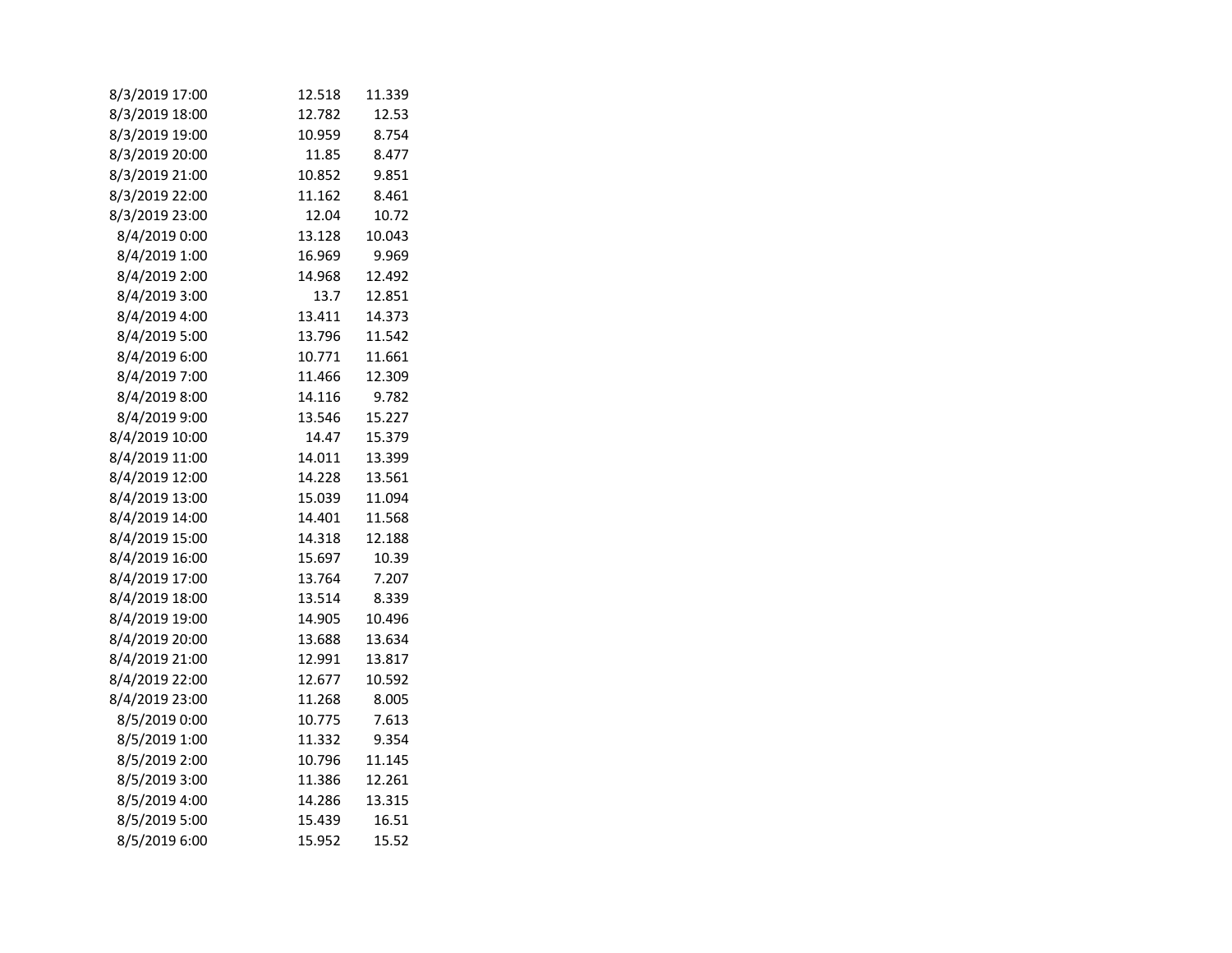| 8/5/2019 7:00  | 18.058 | 12.04  |  |
|----------------|--------|--------|--|
| 8/5/2019 8:00  | 22.718 | 12.073 |  |
| 8/5/2019 9:00  | 19.318 | 13.429 |  |
| 8/5/2019 10:00 | 19.677 | 14.015 |  |
| 8/5/2019 11:00 | 16.991 | 9.755  |  |
| 8/5/2019 12:00 | 16.613 | 10.122 |  |
| 8/5/2019 13:00 | 15.34  | 10.11  |  |
| 8/5/2019 14:00 | 19.347 | 13.983 |  |
| 8/5/2019 15:00 | 15.249 | 14.182 |  |
| 8/5/2019 16:00 | 11.381 | 12.707 |  |
| 8/5/2019 17:00 | 10.34  | 11.459 |  |
| 8/5/2019 18:00 | 12.217 | 13.846 |  |
| 8/5/2019 19:00 | 13.961 | 11.584 |  |
| 8/5/2019 20:00 | 13.219 | 10.776 |  |
| 8/5/2019 21:00 | 16.604 | 7.779  |  |
| 8/5/2019 22:00 | 16.665 | 6.671  |  |
| 8/5/2019 23:00 | 14.207 | 7.987  |  |
| 8/6/2019 0:00  | 12.577 | 9.1    |  |
| 8/6/2019 1:00  | 14.552 | 10.224 |  |
| 8/6/2019 2:00  | 14.421 | 11.386 |  |
| 8/6/2019 3:00  | 17.398 | 11.808 |  |
| 8/6/2019 4:00  | 20.637 | 13.579 |  |
| 8/6/2019 5:00  | 25.309 | 14.246 |  |
| 8/6/2019 6:00  | 24.938 | 17.955 |  |
| 8/6/2019 7:00  | 22.795 | 17.765 |  |
| 8/6/2019 8:00  | 20.75  | 21.882 |  |
| 8/6/2019 9:00  | 21.377 | 23.207 |  |
| 8/6/2019 10:00 | 18.314 | 26.86  |  |
| 8/6/2019 11:00 | 21.063 | 23.326 |  |
| 8/6/2019 12:00 | 25.805 | 21.736 |  |
| 8/6/2019 13:00 | 17.165 | 19.138 |  |
| 8/6/2019 14:00 | 15.184 | 10.011 |  |
| 8/6/2019 15:00 | 15.208 | 18.521 |  |
| 8/6/2019 16:00 | 14.189 | 16.805 |  |
| 8/6/2019 17:00 | 16.996 | 21.369 |  |
| 8/6/2019 18:00 | 18.058 | 22.045 |  |
| 8/6/2019 19:00 | 17.052 | 21.361 |  |
| 8/6/2019 20:00 | 16.935 | 15.454 |  |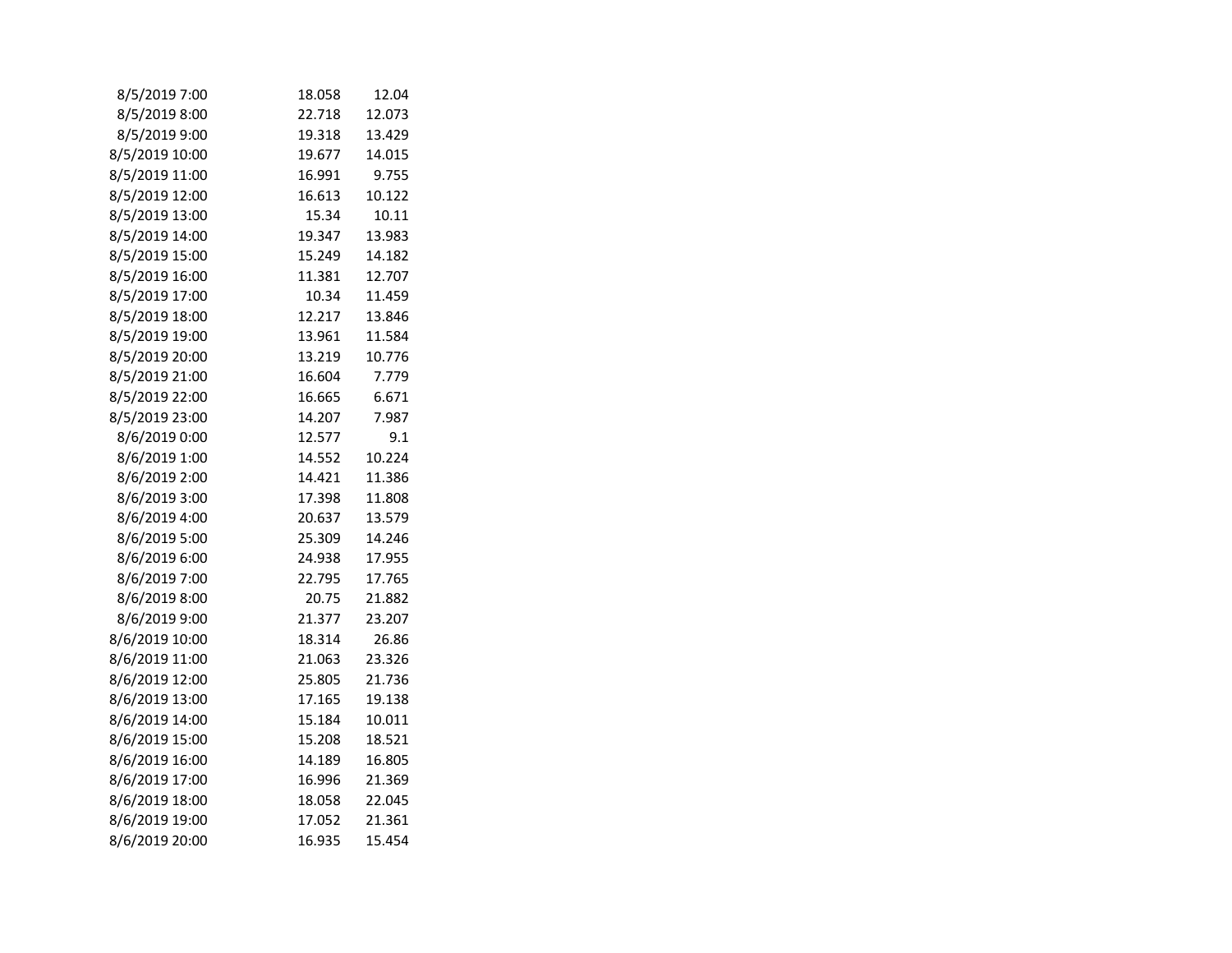| 8/6/2019 21:00 | 13.427 | 11.289 |
|----------------|--------|--------|
| 8/6/2019 22:00 | 13.978 | 14.499 |
| 8/6/2019 23:00 | 15.08  | 15.049 |
| 8/7/2019 0:00  | 15.424 | 16.424 |
| 8/7/2019 1:00  | 13.289 | 14.691 |
| 8/7/2019 2:00  | 11.643 | 9.437  |
| 8/7/2019 3:00  | 11.08  | 9.367  |
| 8/7/2019 4:00  | 13.334 | 13.689 |
| 8/7/2019 5:00  | 17.605 | 12.757 |
| 8/7/2019 6:00  | 14.332 | 11.622 |
| 8/7/2019 7:00  | 14.359 | 13.573 |
| 8/7/2019 8:00  | 14.688 | 14.673 |
| 8/7/2019 9:00  | 14.669 | 14.953 |
| 8/7/2019 10:00 | 15.455 | 15.403 |
| 8/7/2019 11:00 | 15.482 | 16.827 |
| 8/7/2019 12:00 | 16.342 | 17.878 |
| 8/7/2019 13:00 | 12.062 | 13.894 |
| 8/7/2019 14:00 | 19.661 | 14.099 |
| 8/7/2019 15:00 | 25.174 | 17.202 |
| 8/7/2019 16:00 | 19.629 | 14.868 |
| 8/7/2019 17:00 | 12.521 | 7.149  |
| 8/7/2019 18:00 | 10.671 | 7.27   |
| 8/7/2019 19:00 | 9.878  | 8.149  |
| 8/7/2019 20:00 | 9.903  | 8.406  |
| 8/7/2019 21:00 | 10.116 | 6.399  |
| 8/7/2019 22:00 | 9.635  | 8.296  |
| 8/7/2019 23:00 | 10.548 | 9.749  |
| 8/8/2019 0:00  | 11.202 | 9.396  |
| 8/8/2019 1:00  | 11.217 | 8.638  |
| 8/8/2019 2:00  | 11.778 | 9.51   |
| 8/8/2019 3:00  | 13.704 | 12.428 |
| 8/8/2019 4:00  | 12.787 | 10.432 |
| 8/8/2019 5:00  | 13.928 | 9.337  |
| 8/8/2019 6:00  | 11.918 | 11.33  |
| 8/8/2019 7:00  | 15.672 | 12.395 |
| 8/8/2019 8:00  | 18.044 | 10.374 |
| 8/8/2019 9:00  | 15.468 | 16.774 |
| 8/8/2019 10:00 | 15.922 | 15.601 |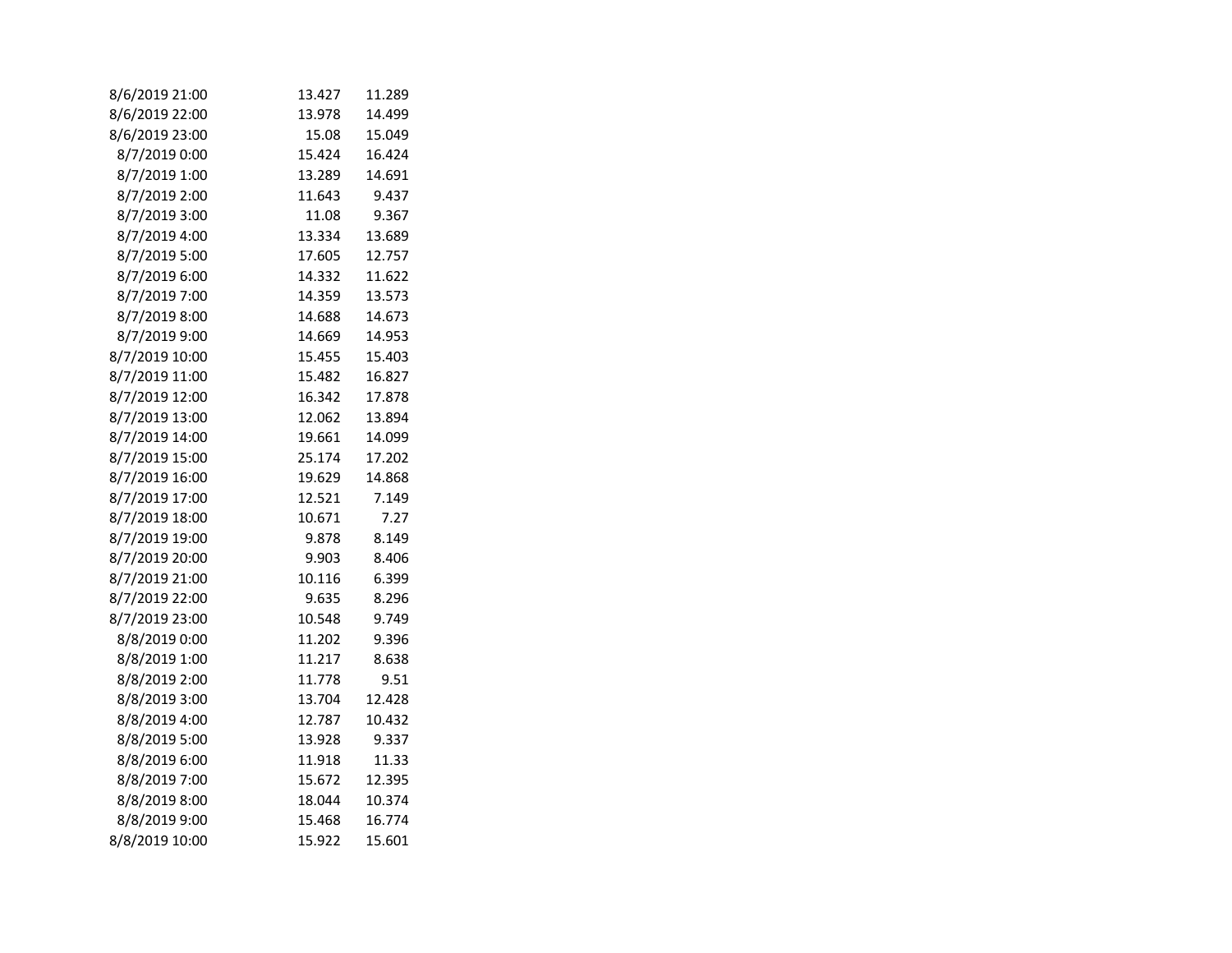| 8/8/2019 11:00 | 15.316 | 14.85  |
|----------------|--------|--------|
| 8/8/2019 12:00 | 15.589 | 14.258 |
| 8/8/2019 13:00 | 12.611 |        |
| 8/8/2019 14:00 | 14.141 |        |
| 8/8/2019 15:00 | 13.372 |        |
| 8/8/2019 16:00 | 14.527 |        |
| 8/8/2019 17:00 | 8.584  |        |
| 8/8/2019 18:00 | 8.658  |        |
| 8/8/2019 19:00 | 10.04  |        |
| 8/8/2019 20:00 | 11.316 | 8.714  |
| 8/8/2019 21:00 | 12.392 | 9.707  |
| 8/8/2019 22:00 | 12.014 | 9.645  |
| 8/8/2019 23:00 | 12.996 | 11.084 |
| 8/9/2019 0:00  | 11.286 | 12.008 |
| 8/9/2019 1:00  | 11.552 | 11.938 |
| 8/9/2019 2:00  | 12.828 | 13.242 |
| 8/9/2019 3:00  | 15.327 | 13.228 |
| 8/9/2019 4:00  | 17.144 | 15.057 |
| 8/9/2019 5:00  | 21.334 | 16.924 |
| 8/9/2019 6:00  | 26.055 | 16.881 |
| 8/9/2019 7:00  | 25.697 | 16.635 |
| 8/9/2019 8:00  |        | 15.494 |
| 8/9/2019 9:00  | 10.554 | 6.809  |
| 8/9/2019 10:00 | 11.249 | 7.921  |
| 8/9/2019 11:00 | 11.457 | 9.079  |
| 8/9/2019 12:00 | 10.088 | 8.799  |
| 8/9/2019 13:00 | 9.607  | 8.034  |
| 8/9/2019 14:00 | 8.345  | 11.699 |
| 8/9/2019 15:00 | 7.289  | 13.701 |
| 8/9/2019 16:00 | 8.07   | 8.162  |
| 8/9/2019 17:00 | 8.226  | 4.839  |
| 8/9/2019 18:00 | 8.235  | 6.725  |
| 8/9/2019 19:00 | 9.109  | 9.569  |
| 8/9/2019 20:00 | 8.338  | 10.001 |
| 8/9/2019 21:00 | 7.418  | 7.576  |
| 8/9/2019 22:00 | 6.772  | 6.92   |
| 8/9/2019 23:00 | 8.934  | 8.707  |
| 8/10/2019 0:00 | 9.879  | 7.153  |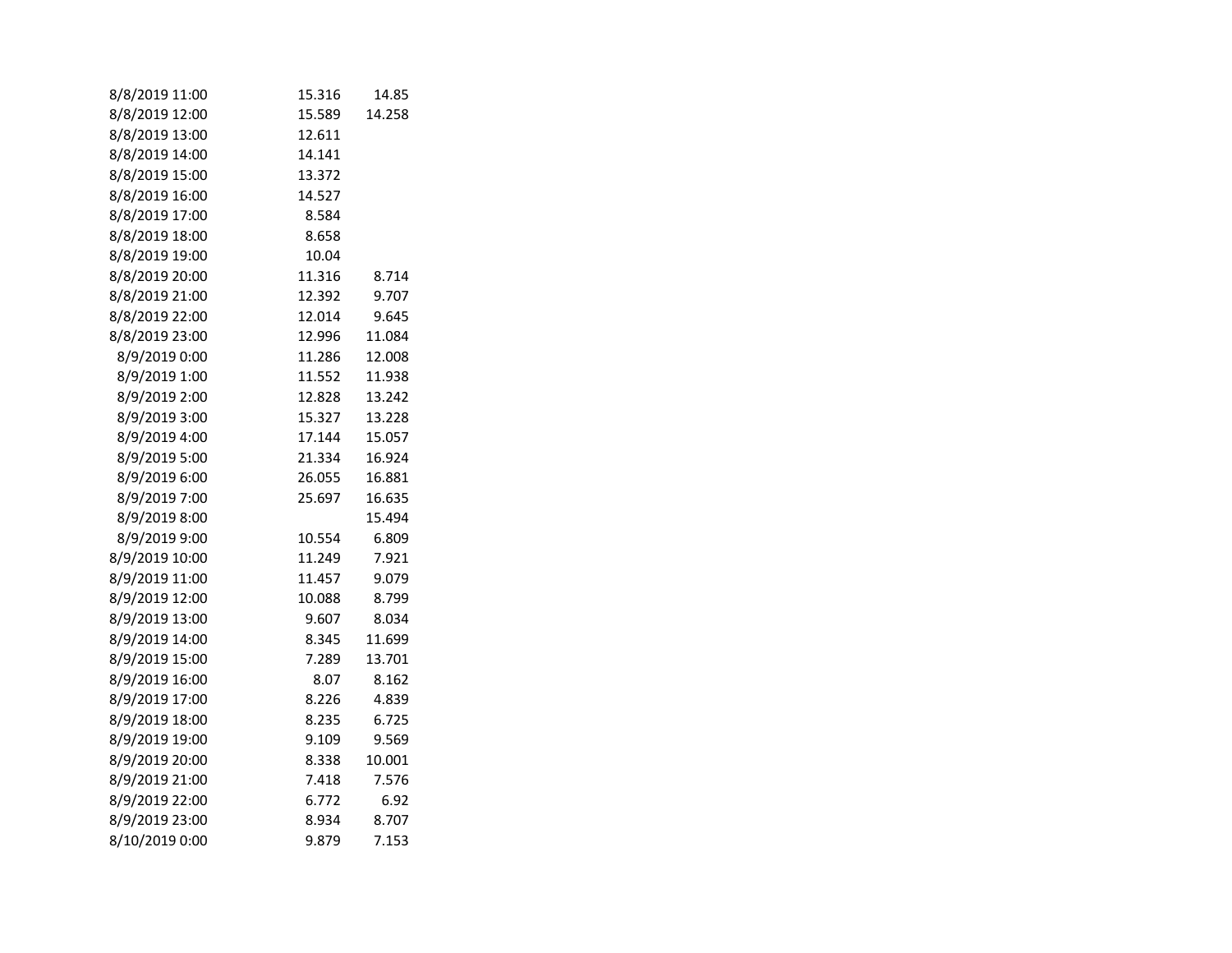| 8/10/2019 1:00  | 9.869  | 8.41   |  |
|-----------------|--------|--------|--|
| 8/10/2019 2:00  | 11.043 | 8.738  |  |
| 8/10/2019 3:00  | 10.184 | 11.06  |  |
| 8/10/2019 4:00  | 10.152 | 8.891  |  |
| 8/10/2019 5:00  | 12.433 | 9.301  |  |
| 8/10/2019 6:00  | 13.639 | 9.652  |  |
| 8/10/2019 7:00  | 11.093 | 10.135 |  |
| 8/10/2019 8:00  | 8.182  | 7.836  |  |
| 8/10/2019 9:00  | 7.75   | 6.513  |  |
| 8/10/2019 10:00 | 6.723  | 7.405  |  |
| 8/10/2019 11:00 | 6.794  | 2.065  |  |
| 8/10/2019 12:00 | 7.69   | 5.042  |  |
| 8/10/2019 13:00 | 6.412  | 5.984  |  |
| 8/10/2019 14:00 | 6.69   | 4.035  |  |
| 8/10/2019 15:00 | 5.166  | 4.091  |  |
| 8/10/2019 16:00 | 5.928  | 4.031  |  |
| 8/10/2019 17:00 | 6.913  | 12.86  |  |
| 8/10/2019 18:00 | 6.695  | 11.177 |  |
| 8/10/2019 19:00 | 7.863  | 10.094 |  |
| 8/10/2019 20:00 | 8.097  | 8.446  |  |
| 8/10/2019 21:00 | 7.899  | 9.391  |  |
| 8/10/2019 22:00 | 9.429  | 9.548  |  |
| 8/10/2019 23:00 | 10.396 | 8.079  |  |
| 8/11/2019 0:00  | 10.273 | 8.23   |  |
| 8/11/2019 1:00  | 9.311  | 8.294  |  |
| 8/11/2019 2:00  | 9.991  | 8.868  |  |
| 8/11/2019 3:00  | 8.828  | 8.801  |  |
| 8/11/2019 4:00  | 9.585  | 8.565  |  |
| 8/11/2019 5:00  | 9.899  | 10.676 |  |
| 8/11/2019 6:00  | 9.787  | 10.417 |  |
| 8/11/2019 7:00  | 9.898  | 10.554 |  |
| 8/11/2019 8:00  | 8.139  | 4.774  |  |
| 8/11/2019 9:00  | 7.519  | 6.283  |  |
| 8/11/2019 10:00 | 7.34   | 2.914  |  |
| 8/11/2019 11:00 | 8.422  | 6.465  |  |
| 8/11/2019 12:00 | 8.219  | 8.505  |  |
| 8/11/2019 13:00 | 8.532  | 6.518  |  |
| 8/11/2019 14:00 | 8.825  | 5.994  |  |